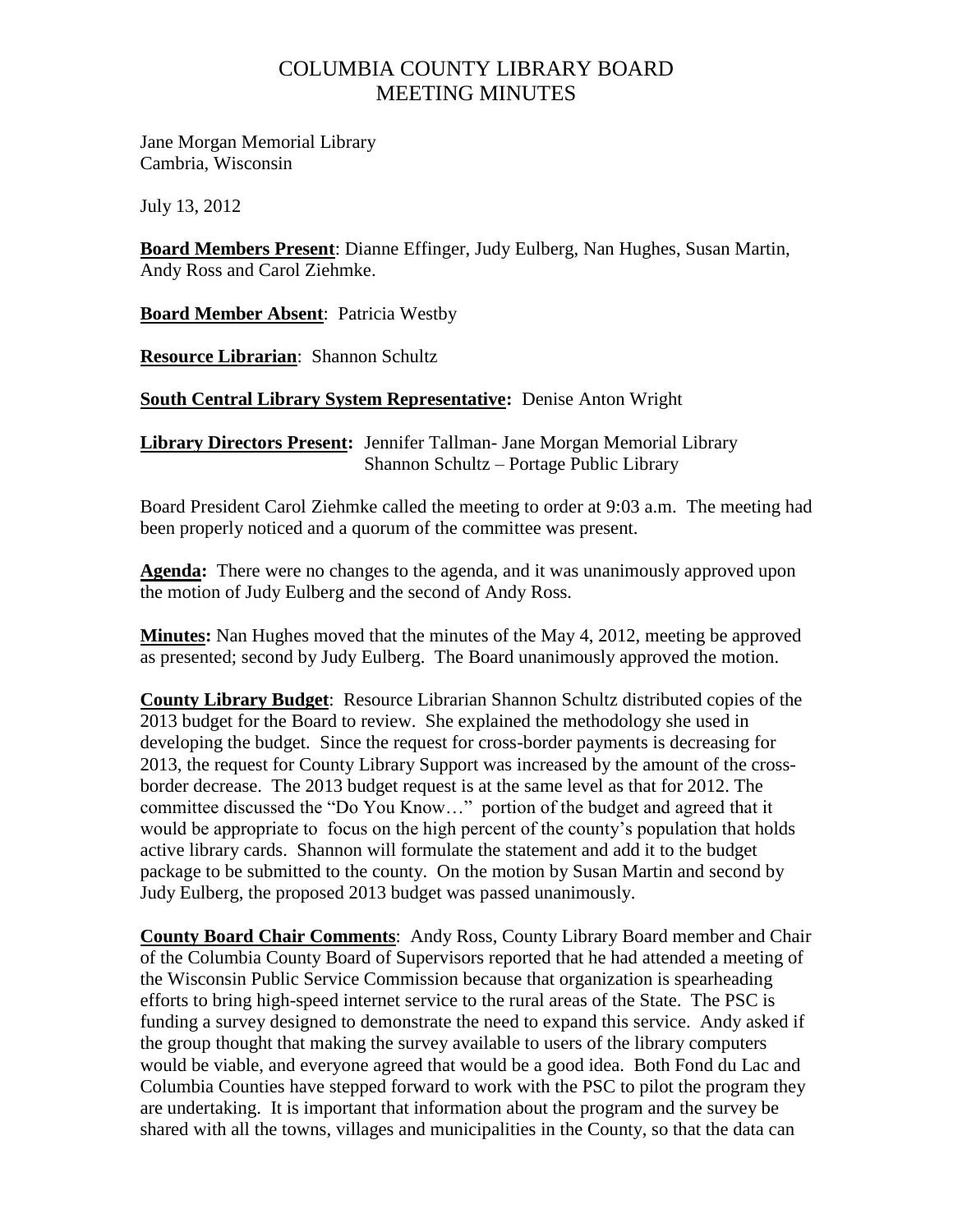be collected and organized so that service providers are made aware of the needs for high-speed internet service.

**Resource Librarian's Report**: Shannon reported that all of the county libraries are in the midst of busy summer library programs. The enrollment in the Portage Library programs has increased substantially, with more teen participants than usual. She credits the increased enrollment with the on-line registration program initiated this year. The Portage Library will have its annual book sale on July 26-28; members of the Friends of the Portage Library are able to participate in a members-only preview the evening of the  $25^{\text{th}}$ .

Jennifer Tallman, the Director of the Jane Morgan Memorial Library, described a 'cultural event' that is being planned in October. Both the library and the historical society are prime players in the activities that will take place as a part of the celebration. Included will be an antiques appraiser, an art exhibit and art workshops, exhibits and activities at the historical society including a 4-H mini-fair. Jennifer is working on a cookbook fundraiser for the library. She also mentioned the '1,000 Books Before Kindergarten' literacy program that Kris Daugherty has introduced in the Poynette Public Library. Someone explained "It's something like a summer reading program that spans over years!"

**South Central Library System Report:** Denise Anton Wright reported the current emphasis at South Central is the budget process. Because of decreasing funding, the SCLS administration team is going through the budget with a fine-toothed comb to see where economies can be found.

The Wisconsin Library Service is a state-wide independent purchasing consortium, which negotiates discounts with providers for libraries. It was recently announced that WLS had negotiated a discount with Staples; this program will save SCLS thousands of dollars every year just on the volume of Post-It notes that are used by SCLS itself. That discount is also available to libraries on other purchases at Staples. This was just one of 40 vendors being added to the program in honor of the  $40<sup>th</sup>$  anniversary of WLS.

Another budgetary issue is the funding for digital library access. The charge to each member library will be increased for 2013 to meet the increasing demand for these materials. The buying pool for 2012 was \$1 million, and that will be doubled for 2013. Simply put, the amount each library is charged is based on its materials acquisition expenditures in the past.

Denise informed the Board that SCLS's Technology Projects Manager has resigned to become the Director of the Fond du Lac library. While it is acknowledged that this is an important role within SCLS, the administration is carefully considering the organization's options and needs in this area before making a decision on how to proceed with filling the position. This is another example of the way SCLS is examining the status of its budget.

She said that the decision on purchases for the digital library were made by a volunteer committee of librarians. Nan Hughes asked if statistics were available on the % of the pool spent on purchases by age groups: children, young adults and adults. She also asked about the selection criteria upon which the purchase decisions are made, and if